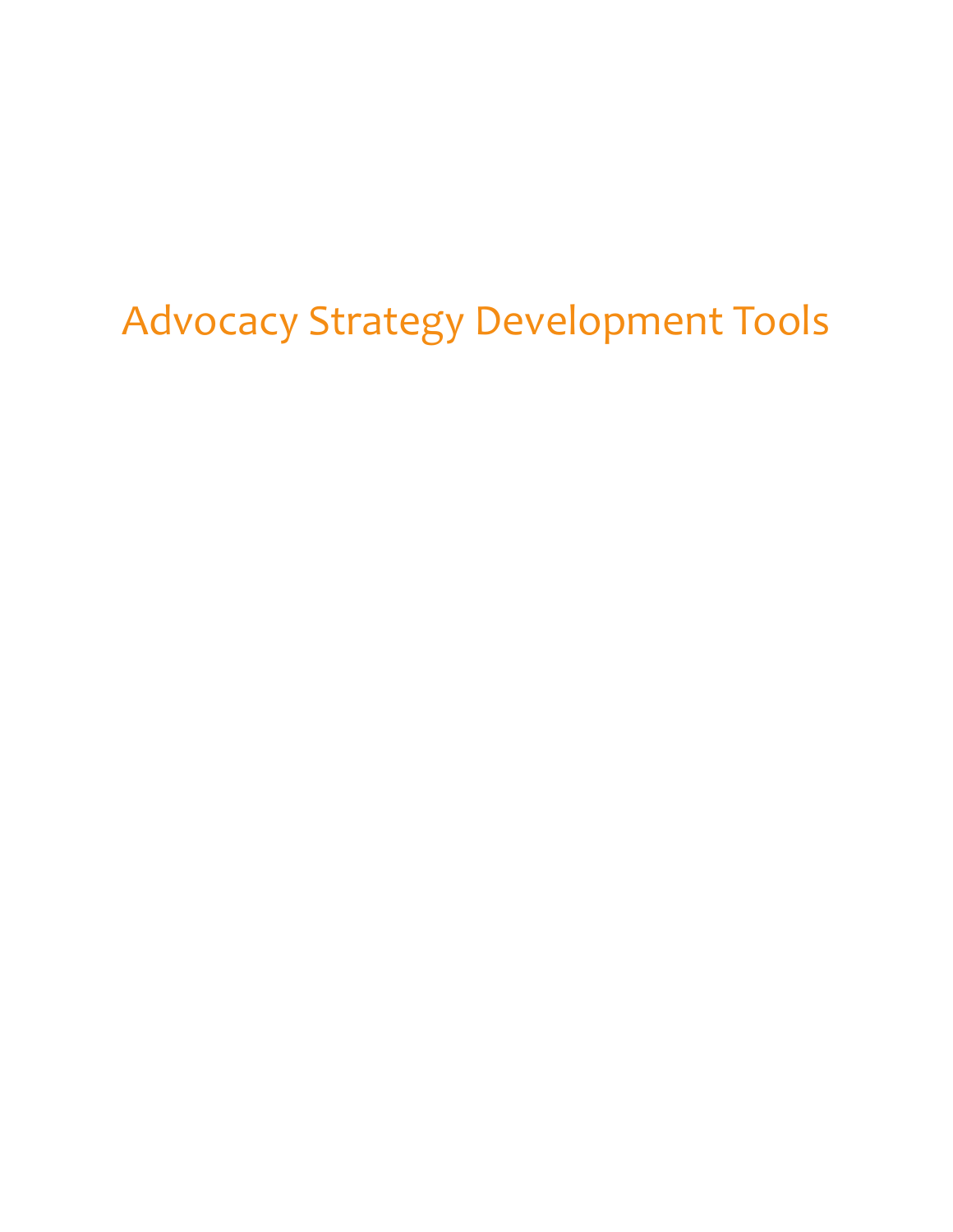# **Problem Tree Process**

Problem Trees are used to help analyse a situation and **identify a core problem that you want to focus on**. The tree has a trunk (the core problem), roots (the causes of the problem), and branches (the effects).

# **Step 1: Identify Causes and Effects**

To start the tree, generate the causes and effects on Post-it notes and stick them onto a large piece of paper.

# **Step 2: Determine Hierarchy**

The team can then negotiate on the relationships between the cards and how they should be placed.



# **Step 3: Focus on Your Key Issue/Opportunity**

The tree can be re-framed by making one of the causes or effects as the core problem, and readjusting the other cards around it. You may want to do this to focus your issue to one that you can better influence or which is of greatest strategic priority. In the example above, you might chose to focus on high infant mortality which is a global Partnership priority for Child Wellbeing.

# **Step 4: Create a Solution Tree to Identify Objectives**

You can then use the problem tree to produce a Solution Tree, where the trunk is your main aim, the roots are sub‐objectives and the branches are the benefits that will arise from your aim being met.

Working from the Problem Tree, reverse the core problem to create a goal or aim. Similarly convert the 'effects' to 'benefits', and 'causes' to 'objectives'.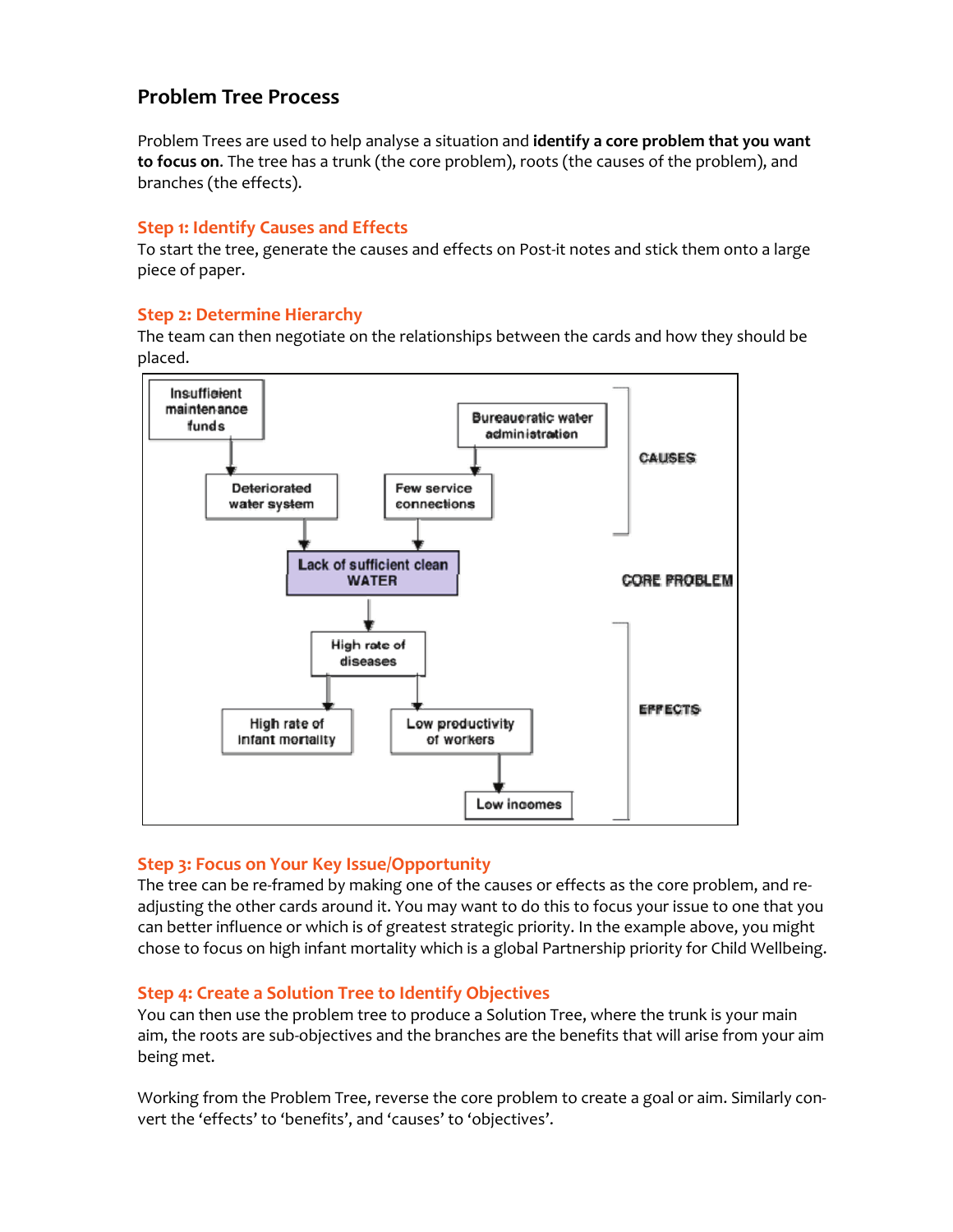# **Solution Tree**



N.B: The objectives do not all have to be advocacy objectives. They can also be objectives that are best met through other types of development intervention. Through WV's programmes we may, for example, be able to demonstrate to government that low cost solutions to water quality are available. The complementary advocacy agenda would be to influence government to scale this up at district or national level. **Using this technique enables you to devise an inte‐ grated strategy of projects and advocacy**.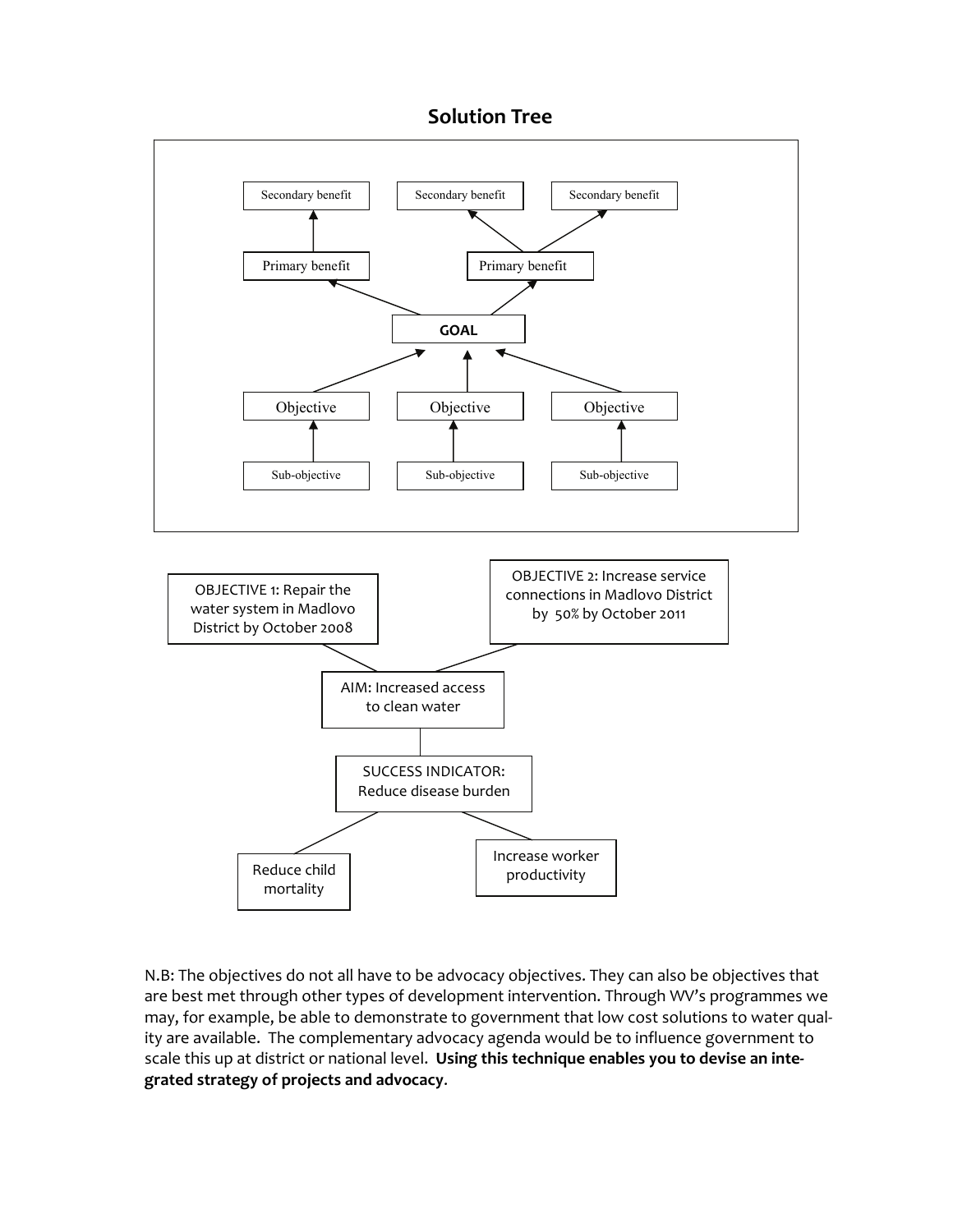### **Force‐Field Analysis**

In order to make our arguments effective, we need to understand the nature and strength of opposing arguments and interests. One tool to do this is the "Force-Field Analysis".

A force-field analysis is a way of mapping the different promoting and restraining forces that are impacting on a situation or issue. As a visual tool, it is useful in participatory planning processes.



### **Force‐Field Analysis Process**

### **Step 1: Problem location**

Position your issue or situation at the centre of the diagram - represented by the horizontal line.

### **Step 2: Identify Contextual Forces**

Identify the forces promoting your desired change or resisting that change. Represent these by the vertical arrows (label each arrow).

### **Step 3: Assess the Power of the Forces**

Adjust the length of each arrow to represent the relative strength of that force (this can be a subjec‐ tive judgement, but will be more accurate if diverse views are sought and considered in making a judgement).

### **Step 4: Analyse Your Next Steps**

Having mapped out the situation, you can now identify which promoting forces you can try to in‐ crease in strength, and which restraining forces you can try to reduce in strength, and thus change the status quo. Some argue that it is better to concentrate on reducing opposition, and thus reduce the tension rather than increase conflict.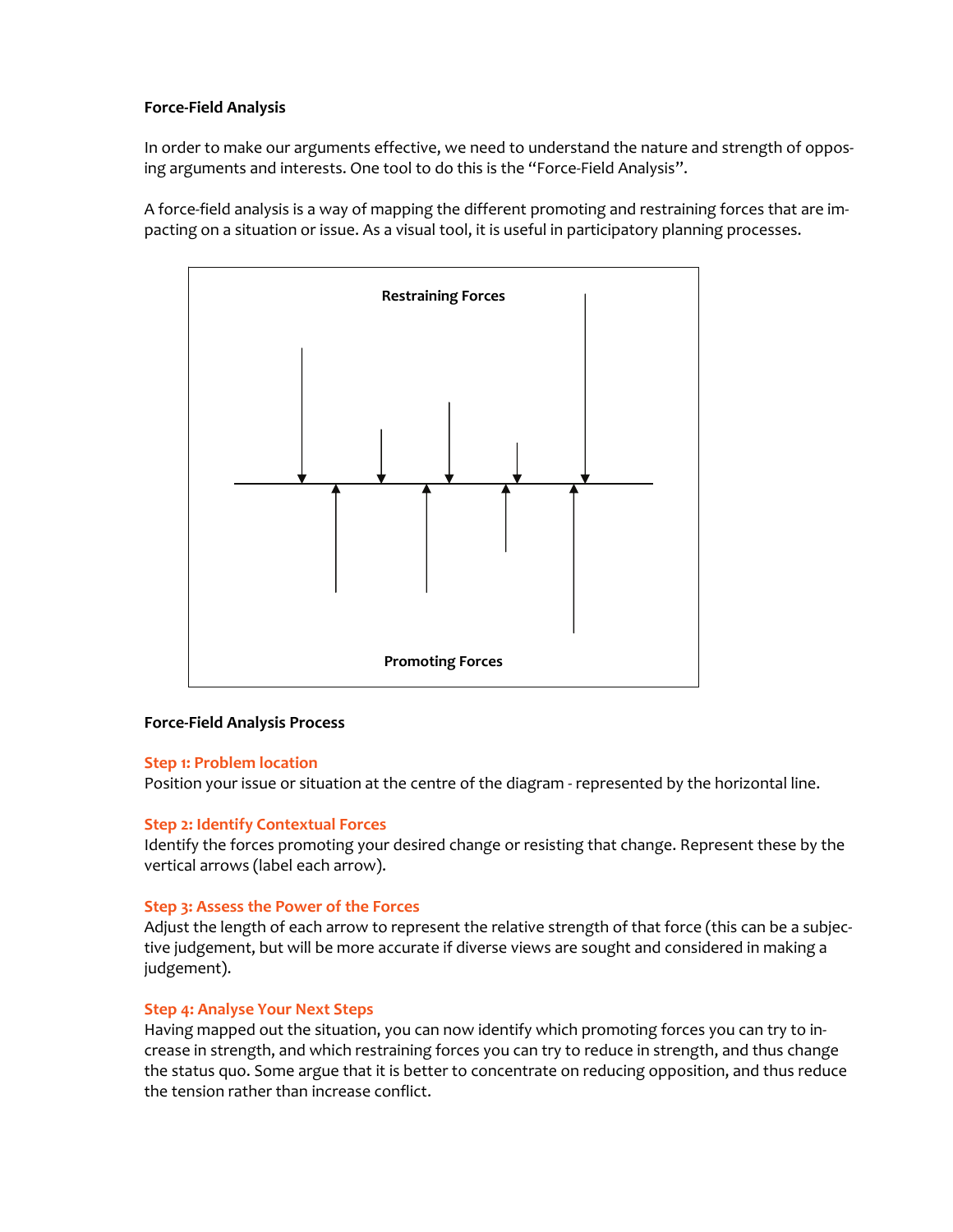# **Power Mapping Process**

A Country (or Context) Power Map is a method of visually representing the power relationships between the main political, private sector, civil society and international actors in a country. It can also be done at regional or provincial level.

Importantly, power mapping can be carried out to assess power relationships and the balance of economic and political power in a national context in relation to a **specific issue**. This involves analysis of the formal decision making processes as well as the less formal activity that takes place at the government level. This will differ radically from context to context.

This mapping process will allow you to identify who the decision makers are, when and how decisions are made, and whether those who make the decisions are the same as those who approve the decisions.

So, we need to consider the context of a particular issue and the chains of power among those who have the ability to make decisions to address the issue, and those who may have influence over those decision makers.

### **Step 1: Problem location**

You can map around a problem or a person or institution where you would like to solve a problem. Identify the abuse of power or the injustice (the cause) that you want to address. Put the problem in the centre of your map.

### **Step 2: Map major institutions**

Brainstorm to Identify key decision-making institutions, bodies or associations that are related to that problem. Who has power over this problem and who, in turn, has power over them? Examples of stakeholders would be: Government (Head of State, Ministers, MPs, advisers), the Legislature, Government Departments/Civil Service, the Judiciary, the army, police, media, local businesses, international businesses, international donors, multi‐lateral agencies, land‐owners, trade unions, citizens, etc. Write these groups on post it notes and locate them in a circle around your problem.

### **Step 3: Map individuals associated with the institutions**

Put the names of 2-3 individuals who are associated with each of those institutions in a second ring (moving out concentrically) around the problem. These can be people you know or don't know.

### **Step 4: Map all other associations with these individuals**

Think about people connected to these key individuals. The purpose of this is to help identify eas‐ ier ways to access the individuals or institutions that could help solve the problem, by tapping into existing relationships between people. At this step, you can note any relationships that members in the group have with the people listed and any information you have about them.

**Step 5: Determine relational power lines**The next step is to step back and conceptually review the networks that the group has mapped out. You can do this by drawing lines connecting people and institutions that have relations to each other. Some people will have many connections while oth‐ ers may not have any.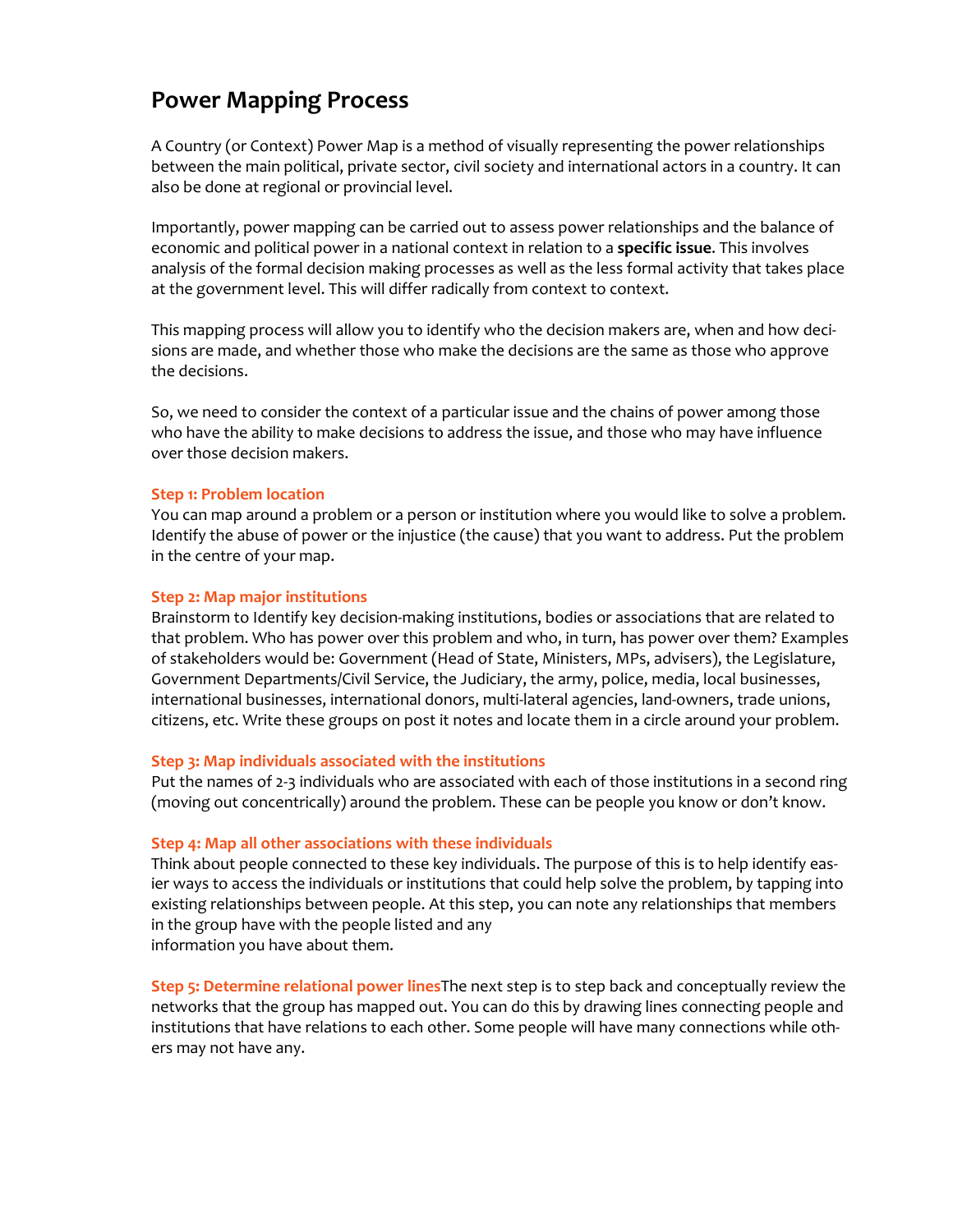# **Power Mapping Process (cont'd)**

# **Step 6: Target priority relationships**

Analyze some of the relationships and connections you have identified and make some decisions. One way to do this is to circle the few people that have the most relational power lines drawn to them. Another thing to consider may be a person or institution in the map that doesn't necessarily have many different relational lines running to him/her/it but nonetheless has a few critical ones and seems to hold a lot of influence.

### **Step 7: Development an engagement plan**

The next step is to create some action steps for what to do. Who and what will you target first?

### **Questions to consider:**

- Where and when are decisions made about the issue?
- Does any one actor have a monopoly of power?
- Is civil society strong? Who leads?
- Who influences the main decision maker?
- How strong are external actors (e.g. WB/IMF, foreign investors, foreign governments)?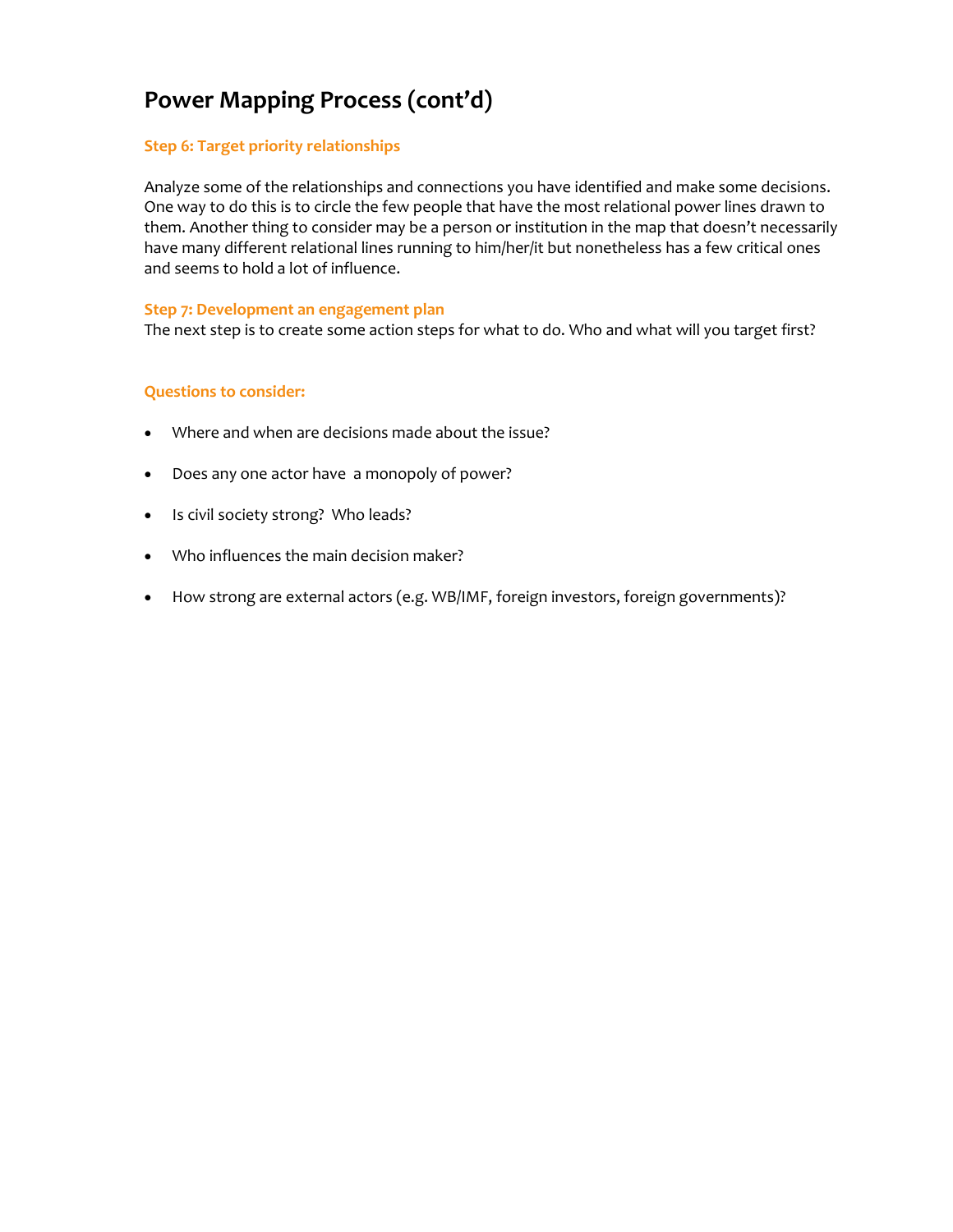# **Policy Timelines/Event Planning**

Effective advocacy relies on good timing:

• It is easier to influence decisions when you know when these decisions are being made. If you are too late in your advocacy, it is very hard to overturn a decision that you don't like. If you are too early, then there is a chance that you will exhaust yourself and your arguments forgotten before the issue is discussed by the decision makers.

• Your audiences may be more receptive to your messages when they coincide with others discussing the same issue and the subject is in the media. Global moments like the G8/G20 Meetings or the UN General Assembly can be important opportunities in terms of influencing global policy. At a na‐ tional level, public and media interest will peak around key moments such as release of budget an‐ nouncements

The media tends to cover issues when there is a good "hook" to hang the story on, which is usually a public event or announcement of some sort.

For formal/bureaucratic decision making processes (such as the approval of new legislation or setting government budgets or international summits) there is often a set procedure and timetable for draft‐ ing, consultation and decision. It is essential to research this.

One tool to help you plan your advocacy work is to draw up a **Policy Timeline**. This should extend into both the past and the future. By charting past events, you can see how the issue has reached its current state; by charting future events, you can plan your activities to take place at the most effective time.



### **Step 1: Chart Official Dates**

First put on the chart the official stages in the policy-making process. This could include when debates have taken place or are scheduled in parliament, when consultation periods are to take place, when budgets are agreed, or when an inter‐governmental conference on the issue is due (e.g. UNGASS) etc.

### **Step 2: Add External Events/Moments**

Using a different colour or on a different line, plot relevent external events. These might include UN Days, donor consultation meetings, elections, visits of foreign dignitaries, conferences, campaigns of other NGOs, etc.

### **Step 3: World Vision Overlay**

Finally, add in relevent World Vision activities. These might include sterategic planning dates, launches of national/international campaigns, competing activities, holidays of key staff, etc.

### **Step 5: Analyse Your Results**

Now you can identify when the key opportunities for your advocacy work are. The timeline can be a living document, adding in your plans as they are agreed, as well as adding forthcoming external events when they are announced.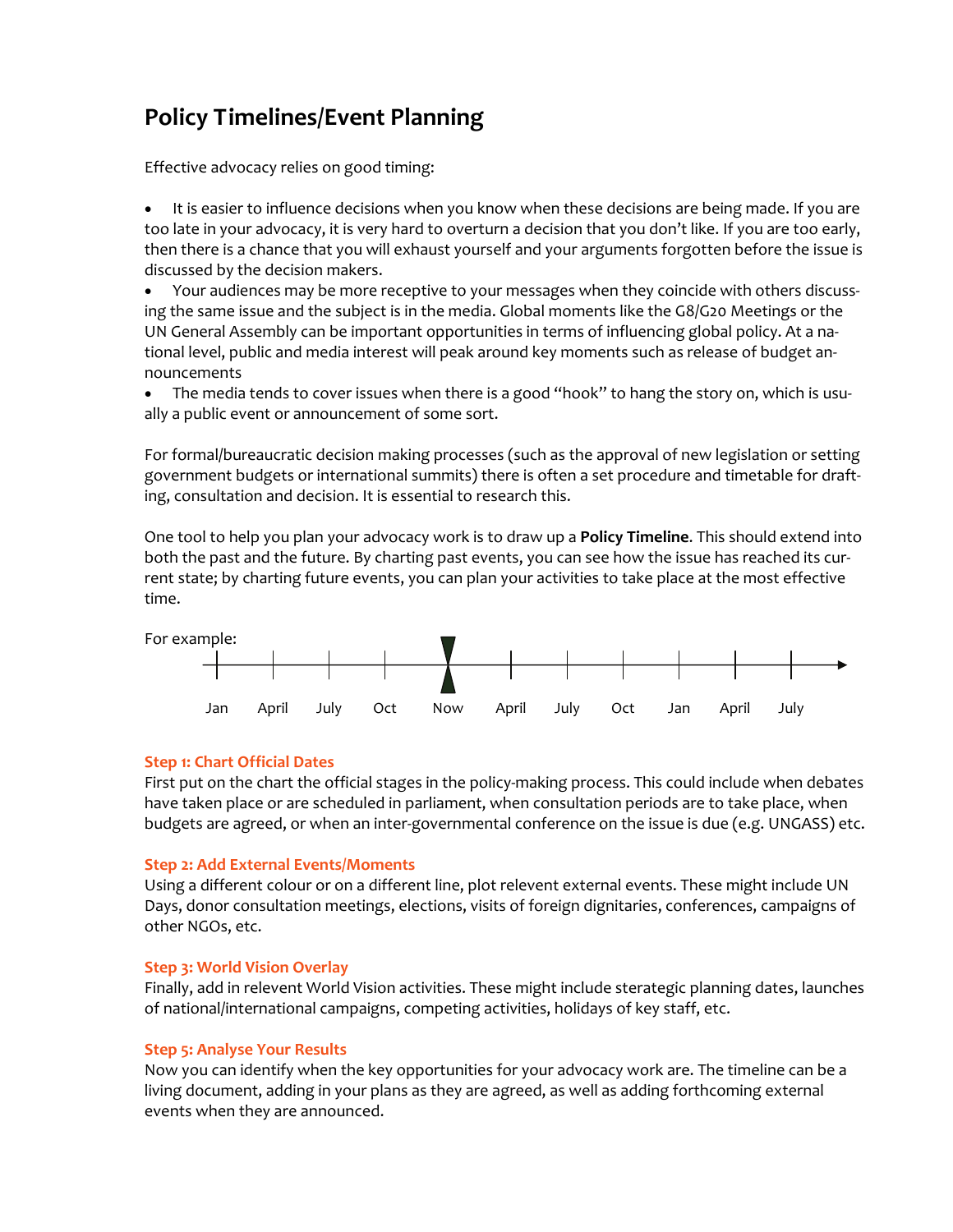# **Stakeholder Analysis**

Stakeholder analysis is a term used by many and has different meanings. Within policy and advocacy circles, a stakeholder is someone who is affected by a decision, or who can affect that decision. When planning policy influencing advocacy work, stakeholder analysis is usually done after the assessment phase where the issue has been decided upon (see Art of Advocacy ‐ Research and Analysis). Stake‐ holder analysis is used to identify allies and opponents and determine who to focus our engagement on.

## **Step 1: Brainstorm the Stakeholders**

Brainstorm all the stakeholders for the issue, writing their names on post-it notes. The aim here is to be creative and get a long list of stakeholders who may be individuals or groups. If groups, they should not be too general – they should be specific enough that you can assign a reasonably common interest and position to them concerning your issue. For example, "the public" would be too broad a category: depending on the issue you could divide into men and women, or landowners and the land‐ less, etc.

## **Step 2: Allies or Opponents?**

Using the **Allies & Opponents Matrix** ask:

- To what extent does the stakeholder agree or disagree with your position? Give them a rating along the following scale:  $AA$  = Very anti;  $A$  = Anti;  $N$  = Neutral;  $P$  = Pro;  $PP$  = Very Pro
- How influential, relative to the others, is the stakeholder over the decision? Allocate them a rating along a scale of low, medium or high

Place the post-it note for that stakeholder in the appropriate quadrant of a large flip chart version of the Matrix.



# **Allies & Opponents Matrix**

**Influence of the audience on the issue**